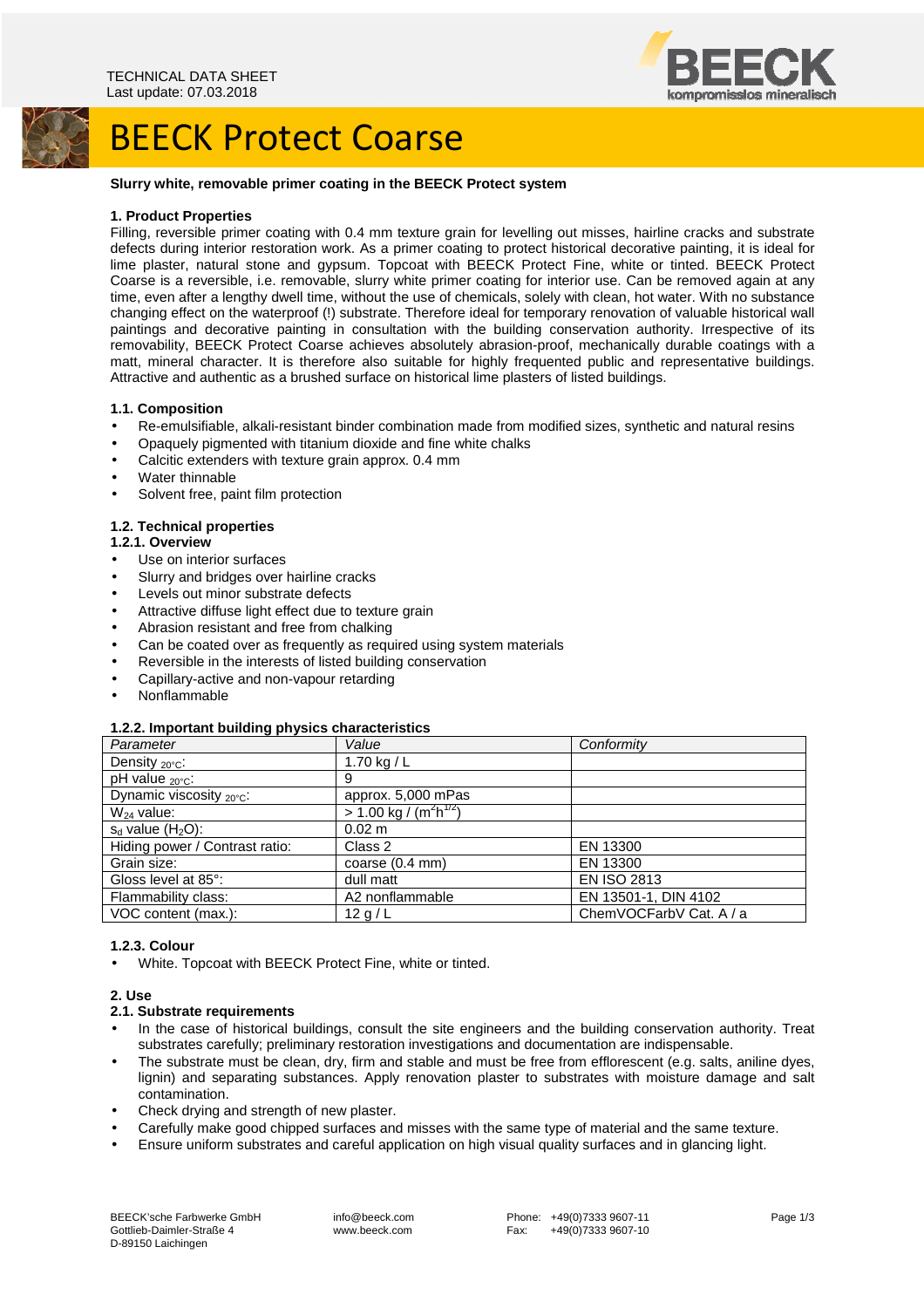

# BEECK Protect Coarse

#### **2.2. Brief information on the standard system**

- Slurry primer coat with BEECK Protect Coarse, topcoat with BEECK Protect Fine.
- Add water to optimally adjust BEECK Protect Coarse to the substrate and use.
- Prime and consolidate highly absorbent and somewhat crumbling substrates with BEECK Protect Primer.
- Use plaster to repair cracked substrates. Areas of plaster with hairline cracks and minor structural defects: coat the whole surface with BEECK Protect Coarse. Try out on a test area.
- For improved removability of full colour and tinted coatings, use preferably BEECK Protect, Fine or Coarse, in White as a primer.

#### **2.3. Substrate and preparatory treatment**

- **(Air) lime plaster (PI, CSI/CSII), lime-cement plaster (PII), cement plaster (PIII):**  Check drying and strength of plaster. Use BEECK Etching Fluid to remove sinter skin on solid plaster, or grind off. Do not etch thin coat plasters and composite material. Prime absorbent or weakly sanding plaster with BEECK Protect Primer. Try out first on test area of lime-air plaster.
- **Gypsum plaster, plaster stucco:**  Apply primer coat with BEECK Protect Primer. If necessary, grind off sinter layer. • **Gypsum boards:** 
	- Ensure proper installation and required surface quality and evenness tolerances under the given on site and glancing light conditions (VOB/C and quality level 3 or 4, according to good practice guide No. 2 issued by the German gypsum industry association (Bundesverband der Gipsindustrie e.V.)). Apply primer coat to whole surface with BEECK Protect Primer. If using tinted or full colour coatings it is advisable to cover substrate with a fabric or non-woven wall covering.

### • **Natural stone, concrete, calcium silicate masonry, brick, wood:**

Test for absorbency, moisture damage and efflorescence (salt edges!). Clean, make good crumbling joints. Coat highly absorbent surfaces with BEECK Protect Primer. Thoroughly clean concrete with water and BEECK Formwork Oil Remover according to the factory specifications and rinse off with clean water. Test the wettability of the cleaned substrate by spraying on water. Always try out on a test area of critical substrates, for example, old wooden beams, half-timbering or panelling. Precoat as required with BEECK Wood Primer, BEECK Bonding Coat Fine (irreversible!) or BEECK Protect Primer.

Prefer a coloration similar to substrate to reduce undesirable discolourations and stains.

#### • **Clay or loam:**

Clay or loam must be through-dry, firm and stable. Repair cracks with plaster beforehand, brush off any sanding grain.

Prewetten and prime with BEECK Protect Primer, thinned with water. Then extremely thin layered, thinned coats with BEECK Protect Coarse or Fine, with at least 24 hours drying time between each. Always try out on a test area first before using on clay or loam!

• **Firm mineral coatings:** 

Brush down lime and silicate coatings, if chalking and highly absorbent, consolidate with BEECK Protect Primer. Rinse off distemper and tempera paint, note and follow listed building conservation specifications! Clean emulsion coatings, try out on a test area. Remove oil paint, lacquer and latex coatings or renovate in proper style by using BEECK stand oil paints.

- **Unsuitable substrates** are efflorescent, organic and damp substrates, e.g. plastics, metals and areas with hygroscopic or rising damp. Pretest when using on loam, clay or wood.
- **Defective substrates** require a differentiated approach. Apply renovation plaster to damp, salt contaminated areas, basement walls and base areas.

# **2.4. Application instructions**

# **2.4.1. General information**

Check substrate suitability as required (see 2.1 and 2.3). Pay particular attention to the absorbency, strength and texture of the respective substrate. Try out on a test area before using on high quality and critical surfaces. Ensure that the product is used by qualified persons only.

- Note and follow the listed building conservation specifications for historically valuable building materials.
- Carefully cover surfaces which are not to be treated especially glass, ceramics, window sills, expansion joints, lacquer and anodic coatings – and protect them from splashes.
- Provide personal protective equipment.
- Stir BEECK Protect Coarse uniformly with a powered mixing paddle before use.
- Add water to make optimally coatable.
- Do not use on hot surfaces.
- Minimum application temperature: +8°C
- Drying time: at least 12 hours per coat